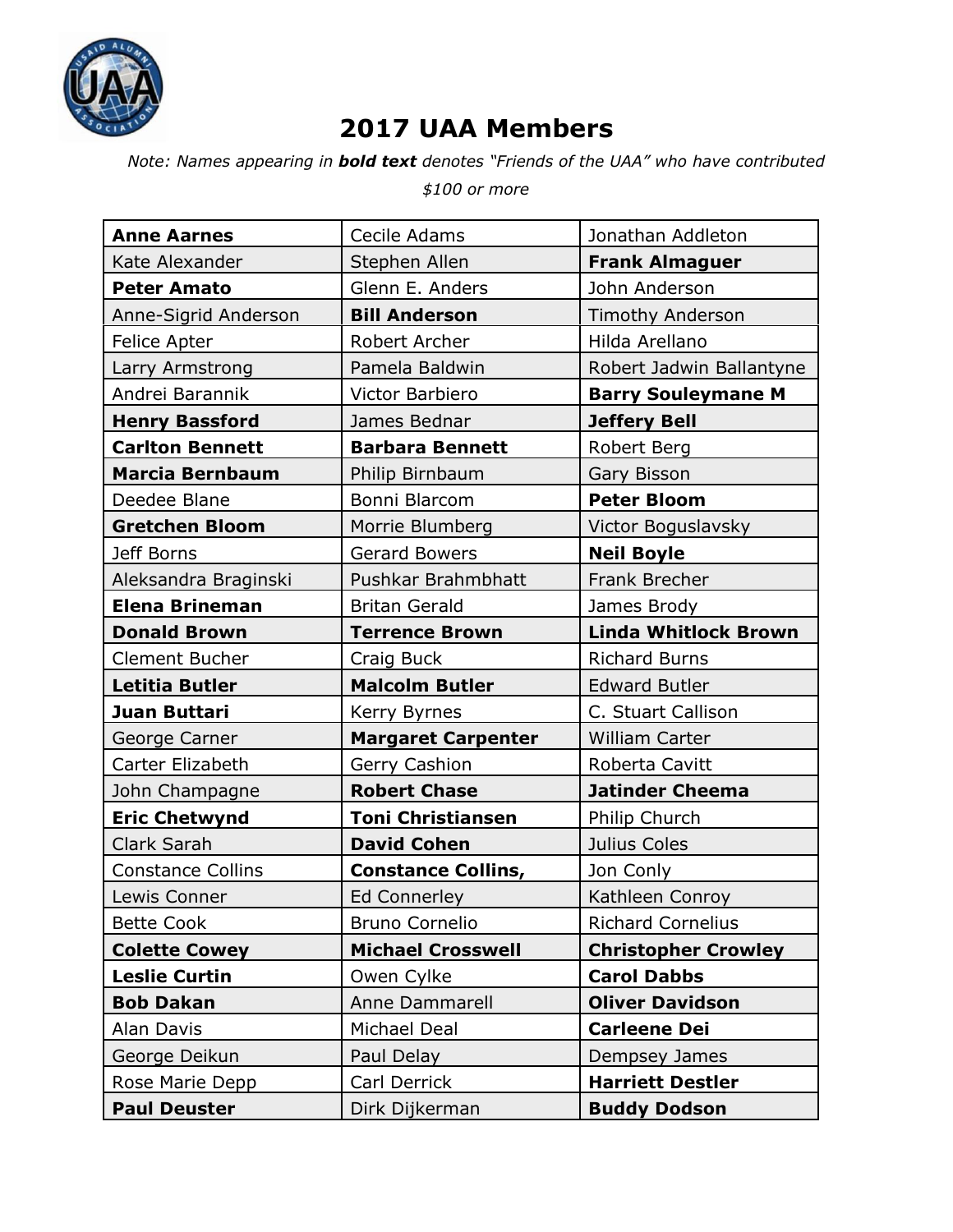

| <b>Dodson Buddy K</b>   | Lawrence Dolan              | <b>William Douglass</b>      |
|-------------------------|-----------------------------|------------------------------|
| Douglass William        | Robert Dubinsky             | <b>James Dunlap</b>          |
| <b>Loc Eckersley</b>    | <b>David Eckerson</b>       | Alan Van Egmond              |
| <b>Ehmer Paul</b>       | William Elliott             | Sharon Epstein               |
| John Eriksson           | C. David Esch               | <b>Peter Ewell</b>           |
| Kenneth Farr            | Lloyd Feinberg              | Steven Feldstein             |
| Arthur Fell             | <b>Abbe Fessenden</b>       | <b>Fessenden Abbe</b>        |
| <b>Patrick Fine</b>     | <b>Martha Fleming</b>       | <b>Alan Foose</b>            |
| <b>James Fox</b>        | <b>Thomas Fox</b>           | Larry Garber                 |
| <b>David Garms</b>      | Rodger Garner               | <b>Bill Garvelink</b>        |
| Philip Gary             | Jose Garzon                 | James Gaughran               |
| William Gelman          | George Gene                 | Dale Gibb                    |
| <b>Stephen Giddings</b> | <b>Frederick E. Gilbert</b> | Judith Gilmore               |
| Itzhak Goldberg         | William Goldman             | Carey Gordon                 |
| <b>James Govan</b>      | <b>Stephen Grant</b>        | <b>Ned Greeley</b>           |
| Ronald Greenberg        | <b>Linda Gregory</b>        | Carol Grigsby                |
| Sherry Grossman         | <b>Charles Habis</b>        | <b>Roberta Van Haeften</b>   |
| Kathleen Hansen Conroy, | John Harbeson               | Jean Harman                  |
| Mary Harvey             | John Hatch III              | Margaret Ann Healey          |
| <b>John Heard</b>       | Jack Heller                 | David Hess                   |
| <b>George A. Hill</b>   | Tonya Himelfarb             | <b>Michael Hirsh</b>         |
| <b>Beth Hogan</b>       | <b>Christian Holmes</b>     | <b>Holmes Christian</b>      |
| Kempe Hope              | Mary Huntington             | George Ingram                |
| Paul Isenman            | Ganghran James              | <b>David L Jessee</b>        |
| <b>David Jessee</b>     | John Johns                  | William Johnson              |
| Henry (Hank) Johnson    | <b>Thomas Johnson</b>       | <b>Katherine Jones Debay</b> |
| <b>Robert Jordan</b>    | Corwin Edwards Jr           | <b>Susan Kakesako</b>        |
| <b>Kelly Kammerer</b>   | Linda Lou Kelley            | <b>Erna Kerst</b>            |
| <b>Michael Kerst</b>    | Khan Shahabddin             | Mary Kilgour                 |
| <b>Peter Kimm</b>       | Ray King                    | Michael Kitay                |
| <b>Stephen Klein</b>    | Julie Klement,              | <b>Mary Knox</b>             |
| Peter Kranstover        | Devender Kumar              | James Kunder                 |
| Elisabeth Kvitashvili   | <b>Brad Langmaid</b>        | Kenneth Lanza                |
| <b>Peter Lapera</b>     | <b>Laudato George</b>       | <b>David Leibson</b>         |
| <b>Carl Leonard</b>     | Ronald Levin                | Neil Levine,                 |
| <b>Andrew Lewis</b>     | Dawn Liberi                 | Jon Lindborg                 |
| Charles Llewellyn       | Kristin Loken               | David Losk                   |
| John Lovaas             | Lovaas John                 | Sonny Low                    |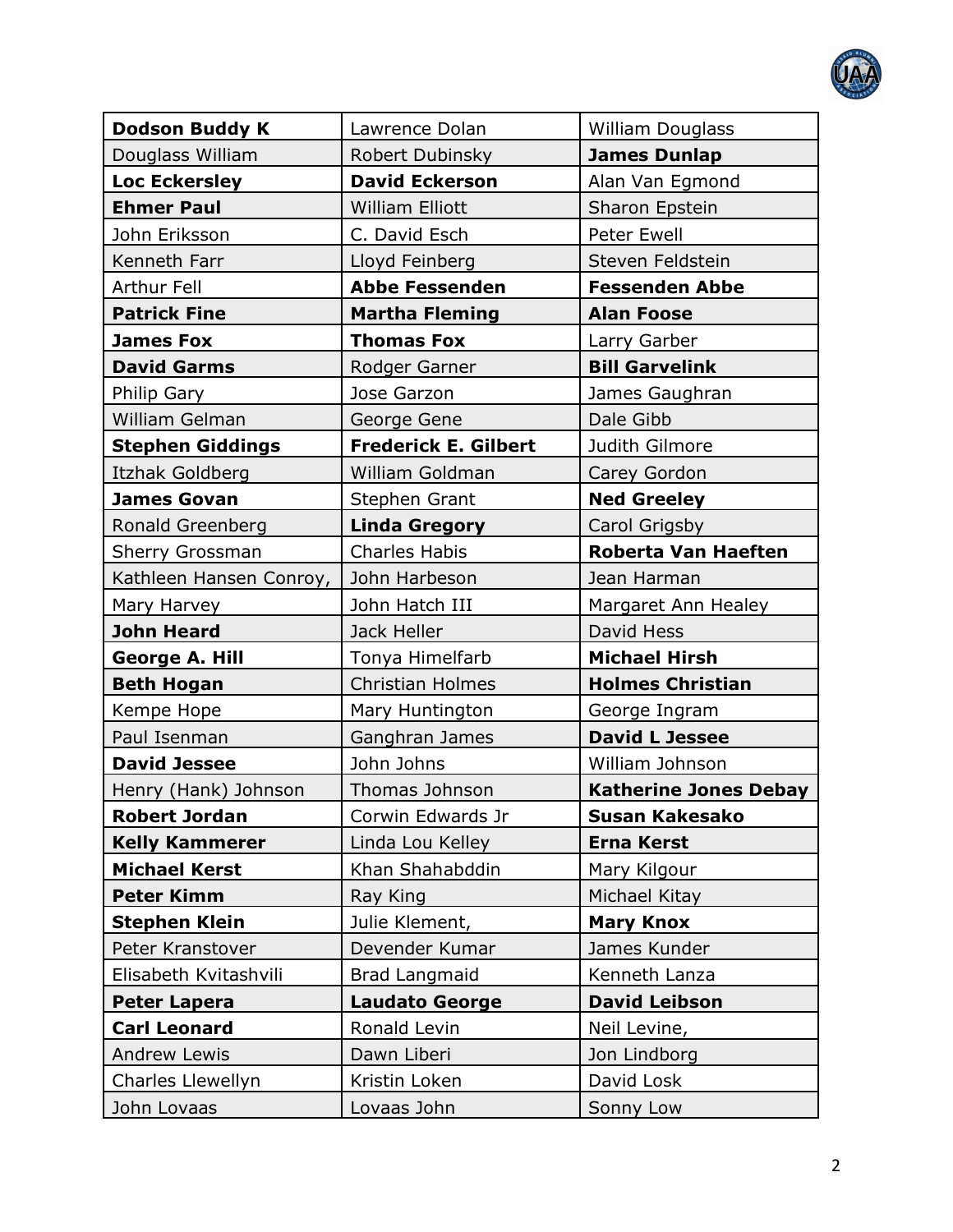

| Ken Lyvers                  | <b>Shane Maccarthy</b> | Roberta Mahoney            |
|-----------------------------|------------------------|----------------------------|
| <b>Susan Malick</b>         | <b>Raymond Malley</b>  | Maria Mamlouk              |
|                             |                        | <b>Marburg-Goodman</b>     |
| <b>Mamlouk Maria</b>        | Pamela Mandel          | <b>Jeffrey</b>             |
| <b>Raymond Martin</b>       | Martin Richard         | Patricia Matheson          |
| Robert Maushammer           | Josette Maxwell        | David Mccloud              |
| Christopher McDermott       | Mike McGahuey          | <b>Mary Lee McIntyre</b>   |
| Jean Meadowcroft            | <b>Mellor john</b>     | C Gary Merritt             |
|                             |                        | Constantine                |
| <b>Marilyn Merritt</b>      | Larry Meserve          | Michalopoulos              |
| <b>James Michel</b>         | <b>Frank Miller</b>    | John Miller                |
| Miller Herbert              | <b>Timothy Moore</b>   | Moore Franklin             |
| Andrew Morehead             | <b>Ted Morse</b>       | <b>Moseley M Charles</b>   |
| Kevin Mullally              | Duane Muller           | Paul Mulligan              |
| Don Muncy                   | <b>Robert Muscat</b>   | <b>Desaix Myers</b>        |
| <b>Terry (Desaix) Myers</b> | <b>Wiliam Nance</b>    | <b>Margaret Neuse</b>      |
| <b>Gary Newton</b>          | <b>Thomas Nicastro</b> | Wayne Nilsestuen           |
| <b>James Norris</b>         | <b>Mary Norris</b>     | <b>Walter North</b>        |
| <b>Diana Ohlbaum</b>        | David Olinger          | John Olsen                 |
| David Oot                   | Jon Orourke            | Steven Orr                 |
| Robert Otto                 | Kathryn Panther        | <b>Norma Parker</b>        |
| <b>William Paupe</b>        | <b>Carol Peasley</b>   | <b>E Anne Peterson</b>     |
| Mark Peterson               | Harry Petrequin        | Viviann Pettersson         |
| <b>Nancy Pielemeier</b>     | <b>John Pielemeier</b> | David Piet                 |
| Tony Pipa                   | Veronica Pope          | <b>Donald Pressley</b>     |
| <b>Tony Pryor</b>           | Patrick Rader          | Anne Ralte                 |
| Tom Ray                     | Ony Razafindratovo     | <b>Sam &amp; Julie Rea</b> |
| Sam Rea                     | Julie Rea              | <b>Michael Reardon</b>     |
| James Redder                | Allan Reed             | <b>Susan Reichle</b>       |
| <b>Stacy Rhodes</b>         | <b>Ronald Ridker</b>   | Riegelman Mary Ann         |
| Roxanna Rogers              | <b>Ernest Rojas</b>    | <b>Denise Rollins</b>      |
| Irving Rosenthal            | Roussel Lee            | <b>Ludwig Rudel</b>        |
| <b>Brian Rudert</b>         | <b>Dan Runde</b>       | Ronald Ruybal              |
| Joe Ryan                    | Georgia Sambunaris     | <b>John Sanbrailo</b>      |
| <b>Vincent Sanfuentes</b>   | Kenneth Schofield      | <b>Loren Schulze</b>       |
| <b>Barbara Seligman</b>     | <b>Ben Severn</b>      | Satish Shah                |
| <b>Alexander Shakow</b>     | <b>David Shear</b>     | Douglas Sheldon            |
| William Sigler              | Rosalind Sika          | <b>Sillers Don</b>         |